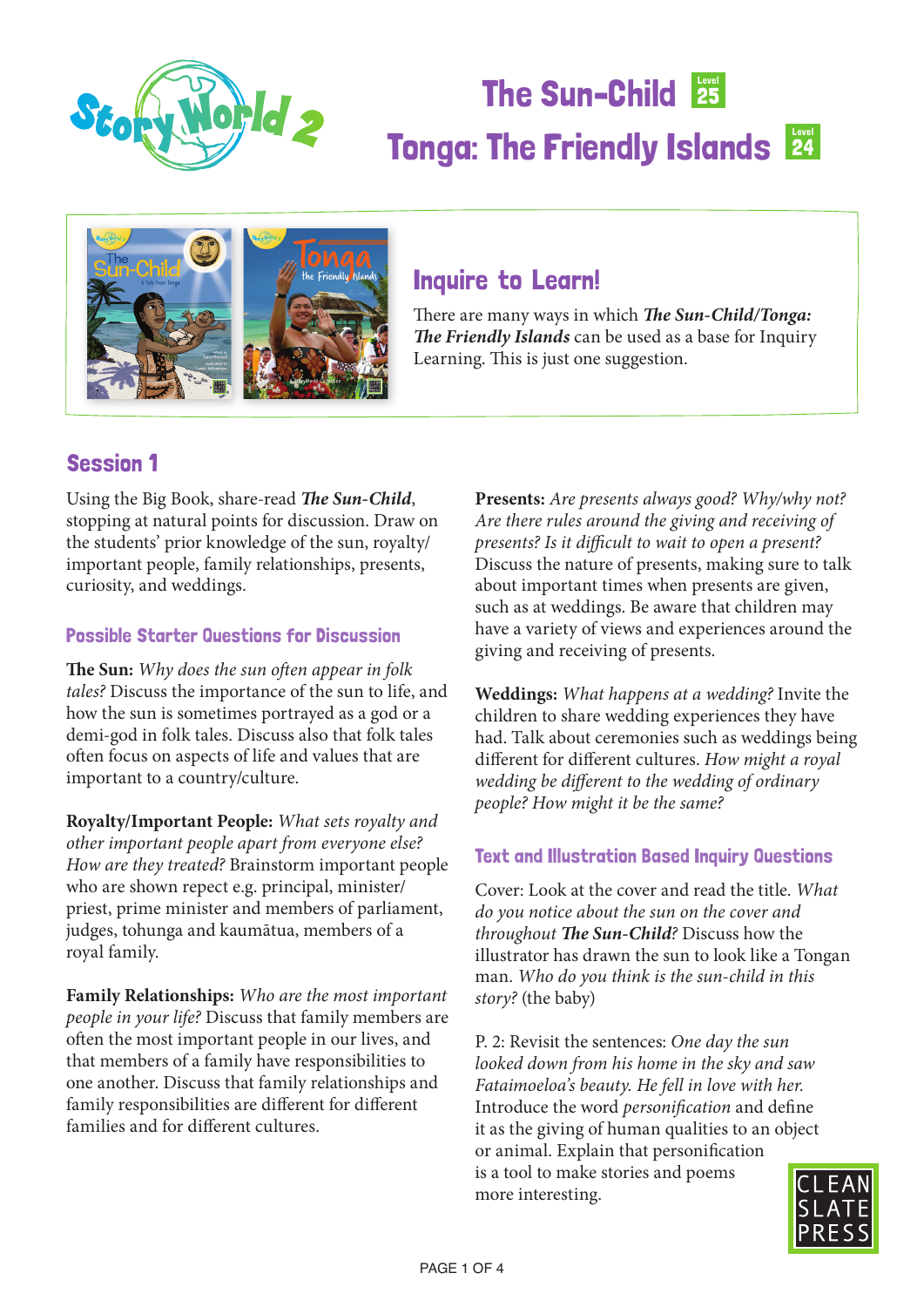# The Sun-Child/Tonga: The Friendly Islands

#### Teacher's Notes continued

P. 5: Revisit the sentence: *Fataimoeloa was sad to let her son go, but the wishes of the Tu'i Tonga had to be obeyed.* and discuss the power held by royalty and other rulers. Ensure that the children also understand that being chosen by the Tu*'*i Tonga was a great honour.

P. 6: Revisit the sentence: *"Your father has found you a husband," said the messenger.* and discuss the concept of arranged marriage within a historical, cultural, and social context. Ensure the topic is dealt with sensitively and that the children understand that arranged marriage is still practised within some cultures today.

P. 7: Revisit the sentence: *She felt dazzled when she looked at her future husband, as if she had been staring at the sun.* and discuss the author's use of poetic language to emphasize the connection between Sisimataela'a and his father, the sun.

P. 10: *Why did Sisimataela'a swim east to get near to his father, the sun?* (Because the sun rises in the east.)

P. 12: *Why did the sun give Sisimataela'a a present of two packages?* (In celebration of his marriage and to help him in his married life). *Why did the sun give his child both monū, fortune, and mala, misfortune?* (Because all things in life must be balanced.)

P. 14: *Would you be curious about what was inside the two packages? If given the choice, which package would you peek inside? Why?*

P. 15: *Why did the ocean suddenly become so stormy?* (Because Sisimataela'a disobeyed his father and peeked into the package mala.)

PP. 16–17: *Why were the people expecting that Fataimoeloa and Sisimataela'a had brought gifts for the wedding?* (Because in Tonga it is customary for the groom and his family to give gifts to the bride's family to show respect, particularly in the case of a royal wedding.)

PP. 18–19: *Look at the illustration. What do you notice about the people and boats arriving?* (Many of them are carrying food and other goods for the wedding celebrations.)

PP. 20–21: Revisit the text: *Sisimataela'a took a deep breath and unwrapped the package monū.*  Ask, *How do you think Sisimataela'a is feeling at this point?* (nervous)

P. 22: Discuss how surprising it would have been for poor Sisimataela'a to produce more gifts and food than the King himself. Discuss the full meaning of the sentence: *They knew then that Sisimataela'a was no ordinary man.* (The Tu'i Tonga and the people realized that Sisimataela'a must be special to have brought the mystery gifts of monū and mala.)

PP. 22–23: Revist the text on P. 15 to remind the children of what had happened when Sisimataela'a had peeked inside the package mala. Ask, *How would Sisimataela'a be feeling about opening the package mala this time?* (very worried) Refer to the text on P. 23 and talk about the possible reasons that the package mala has brought mixed blessings this time.

P. 24: *How does the folk tale's ending reinforce the idea that family and family approval is important in Tongan culture?*

#### Further Discussion and Inquiry Extension

Using the text: *Fataimoeloa dressed her son in special clothes.* from P. 22 as a springboard, challenge the students to research the special clothes traditionally worn at weddings for a variety of cultures. Invite them to make a poster or some other creative display of wedding clothing from around the world.

Challenge the students to learn all about the sun and present their findings as a poster.

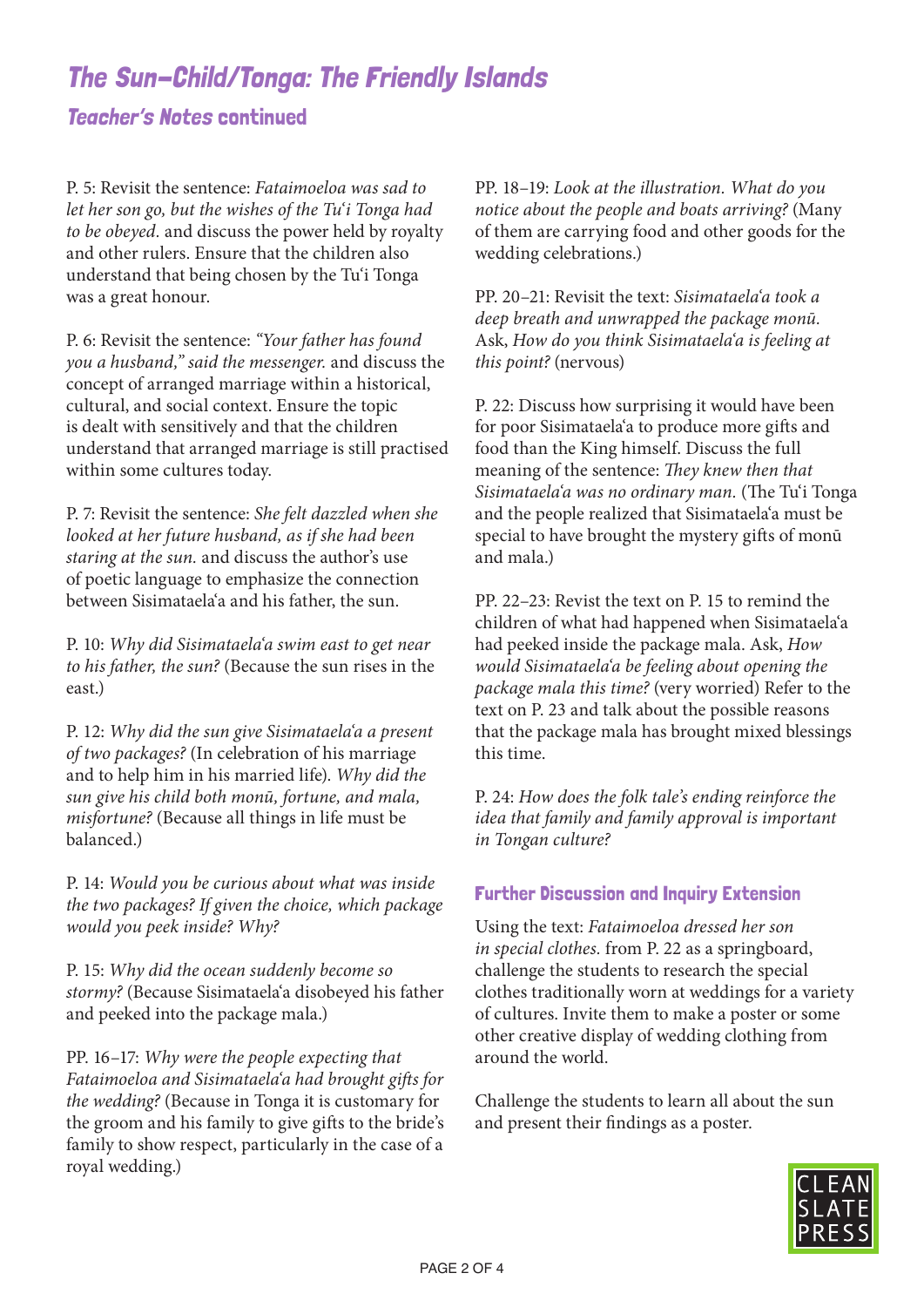## The Sun-Child/Tonga: The Friendly Islands

#### Teacher's Notes continued

Share other folk tales that feature the sun e.g. *A Visit to Sun and Moon* (StoryWorld 1, Inuit); *How Māui Slowed the Sun (Māori*); *Why the Sun and the Moon Live in the Sky* (Africa); *Sun, Moon, and Wind Go Out to Dinner* (India).

Invite the children to write their own folk tales featuring the sun.

Share the Greek folk tale *Pandora's Box* and compare it to *The Sun-Child.* Ask, *How are they the same? How are they different?*

Using the illustrations of boats in *The Sun-Child* as a springboard, challenge the students to research traditional Tongan boats and their different uses. Some students may like to present their findings as either an oral or written report. Other students might be inspired to build models of the boats they learn about.

As a class, find and list all of the Tongan words in *The Sun-Child* (excluding names): *Tu'i Tonga –* King*, monū* – fortune, *mala –* misfortune, *kātoanga* – celebration, *koloa –* gifts, *falehau –* a large house fit for a chief. Research to learn new Tongan words and add them to your list.

#### Session 2

Using the Big Book, share-read *Tonga: The Friendly Islands*, stopping at natural points for discussion. Draw on the students' prior knowledge of Tonga and Tongan culture, Polynesia, ceremonies, Māui, royalty, Tongan crafts, whales, rugby, and Tongan rugby players.

#### Possible Starter Questions for Discussion and Inquiry

**Tongan Greeting:** *People in Tonga speak Tongan. Does anyone know how to greet someone in Tongan? People say mālō e lelei.*

**Cover:** Look at the cover of *Tonga: The Friendly Islands* and ask, *Why do you think Tonga might be called "The Friendly Islands".* After some discussion, refer to the caption on P. 1. Discuss Captain James Cook and his role in the exploration of New Zealand, Australia, and the Pacific.

**Location of Tonga/Geography:** Look at the map on P. 1 of *Tonga: The Friendly Islands* and note the location of Tonga in the Pacific Ocean and in relation to New Zealand. Discuss that the flight time between Tonga and Auckland is 2 hours, 50 minutes, which makes Tonga a close neighbour. If any of the children come from Tonga or have visited there, invite them to share their

experiences. Note the word *Polynesia* on P. 1 and, using a world map as a reference, define it as the triangular area that extends from New Zealand up to the Hawaiian Islands and east to Easter Island. Invite the children to find and name other countries within Polynesia such as Tonga, Samoa, Cook Islands, and Tokelau etc (note that Fiji is part of Melanesia rather than Polynesia).

**Tongan Culture:** Revisit the following text on P. 1 of *Tonga: The Friendly Islands*: *Tonga is a very traditional country. Many people still live in village communities and follow traditional ways of life.* Discuss the word *traditional* and make sure that the children understand its meaning (a long-established way of doing things that has been passed down from parents to children over many generations). Revisit the text on PP. 2–3 and discuss the different aspects of Tongan life and culture, drawing on students' prior knowledge and experience. *How is life in Tonga the same as life in New Zealand? How is it different?*